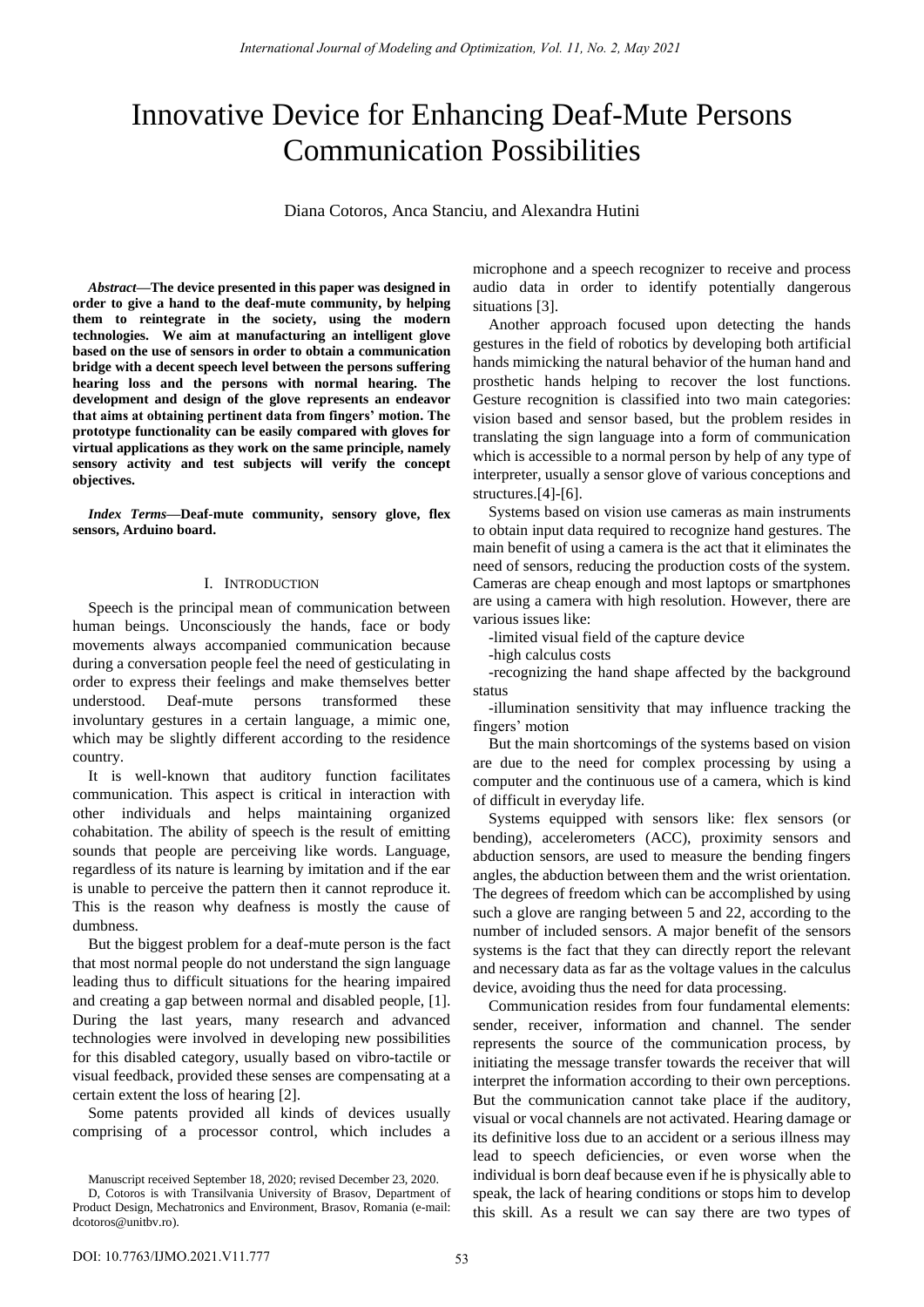communication: verbal and non-verbal.

The device proposed by the paper was designed to significantly diminish the communication problems between the deaf-mute persons and the normal hearing persons and overcome the sign language barrier, by using a glove with flex sensors and translating messages into written words that can be understood by everyone.

## II. THEORETICAL ASPECTS

It becomes obvious that the deaf community is practically stopped in its development and it is not due to their inability of evolving or performing professionally, but because of a damaged social system which is responsible for the fact that they cannot enjoy the facilities granted to a hearing person and also are unable to lead an independent life.

During the decades, a lot of methods were attempted, surgical as well as educational to remedy the hearing loss issue because it is usually impossible to treat or cure. Regaining hearing does not come together with speech, as a person who never heard must first understand the sounds and only then start learning something that a normal child learns in his early years of life, respectively word pronunciation and understanding their significance.

Sign language involves combining several forms of hands orientations and motions as well as arms. But in order to correctly transmit the words significance, facial expression is equally important. This is the main problem of the SLR systems developers, reason why most researches were based upon implementing portable devices as sensory gloves that concentrated on the hand activity. Thus, most of the developed gloves are able to recognize only the alphabet letters, but this is enough to allow the deaf persons to communicate because the can build words or sentences. There are mainly two categories of such devices: commercial systems and non-commercial systems.

The commercial system based on sensory gloves is a mean by which the deaf-mute persons are able to perform communication without meeting various obstacles or being dependent on an interpreter of sign language. This is using the technology based on bending sensitivity which captures the hands and fingers motions and transforms them into digital measurements in order to be read.

Commercial devices are usually using expensive components, as a consequence the price for the users is high. In academic research studies flex sensors are mostly used for measuring fingers' bending because they present the benefit of a lower cost and a simple manner of operation, respectively when the finger is bent the flex sensor also bends, thus the output resistance of the sensor can be measured and calculated later in various applications.

By developing a non-commercial system we mean designing and manufacturing a device by own endeavor. The non-commercial sensory gloves have a main component consisting of the flex sensor, which plays the part of discerning the changes brought up by fingers bending and to transmit the data to other electronic devices, often to a computer processor.

The present paper aims at presenting a SLR type system (Sign Language Recognition) with minimal expenses and easy to use, based upon the use of a glove equipped with flex sensors. The concept of an intelligent glove is different of that of the systems based upon ASL (Alphabet signs language), because the development of a system able to identify the most frequent used expressions is required so that the communication process takes place as fast as possible.

In order to manufacture the intelligent glove it was necessary to place 5 flex sensors, one for each finger, an Arduino board Uno vR3 type, to collect the impulses received from sensors and convert them in digital values, and a LCD 1602 to display the data obtained following the conversion. In order to demonstrate the device functionality, four signs were chosen which in the mimickal gestural language are not translated as the messages assigned by the system programming because the glove can capture only the values resulted from fingers' movements and not of the entire body as it is required in order to correctly transmit the information. The messages related to the four signs are the following: "I am thirsty", "I am sick", "Yes" and "Thank you". In case the fingers are not in a suitable position for one of the four expressions, the display will mention the message "Nothing". To be noted that the glove allows the change of the configuration settings without requiring the change of the entire source code, thus a high number of expressions can be accomplished.

#### III. MATERIALS AND METHODS

The Arduino UNO vR3 board is very versatile, this being the reason why it is the most used board in the Arduino range. It is a development board based upon a microcontroller ATmega328p and is provided with 14 digital pins I / O, 6 analogic inputs, a quartz crystal of 16 MHz, a USB connection, a power plug, an ICSP set of pins and a reset button. It also contains everything necessary to support the microcontroller functionality because it can be connected to a computer by USB cable or can be powered by an Ac-DC adaptor or even a battery.

For the present device, it was required to use both the digital pins and the analogic pins on the Arduino board. The digital pins are used both for the digital input (reading the switch status), and for the digital output (controlling the LED). Analogic pins are used for reading the values of the analogic voltage received by the sensors and then converts them into digital values in order to allow reading.

Powering the flex sensors and the LCD 1602 display was performed by using VCC (5v) and GND pins available on the board. In order to control the LCD, the digital pins were used, while for the flex sensors the analogic outputs were involved but also the internal ADC (Analog Digital Converter) of the microcontroller to read the data.

The fingers' bending motion is taken over by the flex sensors on the glove in the form of electric impulses and sent towards the microcontroller Atmel ATmega328p inserted in the Arduino board in order to be processed and the data are shown on the display.

This display is ideal for projects requiring simple and fast information. LCD 1602 is illuminated so that it allows reading in dark rooms or during night time. In order to design the backlight a 10k potentiometer is necessary. There is a possibility to reduce the number of pins used for connecting the LCD to only two, in case of using an I2C module.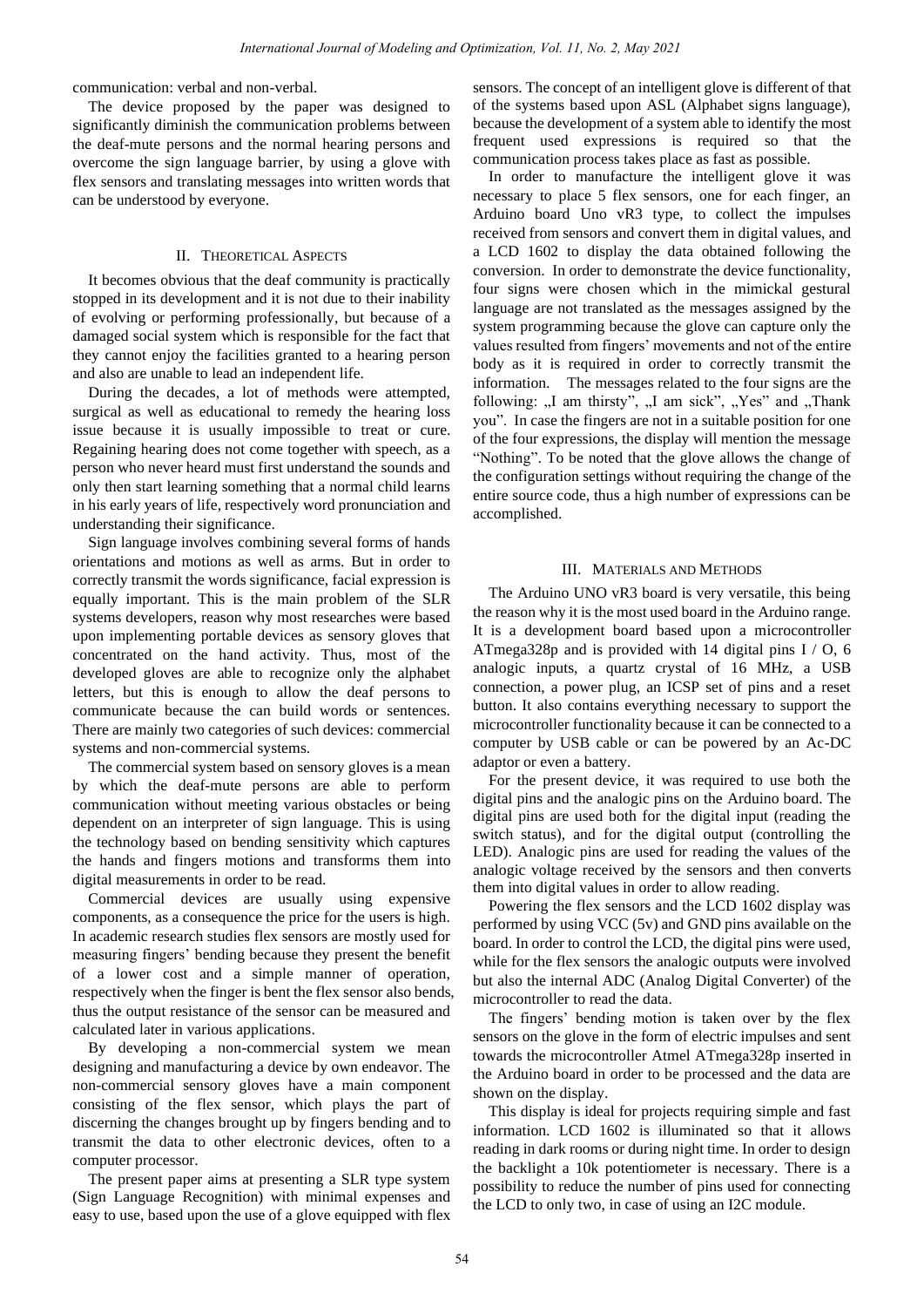The diagram of the LCD module is presented in Fig. 1.



Fig. 1. LCD diagram.

The electronic assembly connecting the LCD and the development Arduino board is shown in Fig. 2.



Fig. 2. Electronic assembly diagram of LCD and the Arduino board.

Flex sensors are used in various fields due to their interesting properties to change their bending resistance especially for the human segment in biomedical devices in order to record static and dynamic postures. The flex sensor detects the degree of bending thus when the sensor is bent it creates a resistance output correlated with the bending radius and its resistance increases with its bending.

In spite of the robustness characteristics, low cost and long service life, they often demonstrate a nonlinear response and sensitivity for small bending angles.

In order to use the flex sensor with an Arduino development board also a static resistor should be used to create a voltage divisor. Thus, a variable voltage is created and can be measured by the ADC converter.

The glove sends permanently data to the sensors and in order to process them an electronic board was required. This means that the functionality of the entire system is based upon the Arduino board which controls both the flex sensors and the messages display on LCD. The LCD control was accomplished by help of the library defined in Arduino.

The glove is designed to be a wearable device but at the present stage its supply is done by computer connection through an USB cable, which transfers the data in the server part, but it is possible to get power from a battery if necessary.

In order to manufacture the system, first the electronic diagram was designed using Proteus 8.4. After the functionality simulation both from electronic and programming point of view the physical implementation of the electronic module was performed. (Fig.3 and Fig.4)



Fig. 3. The final assembly.



Fig. 4. Location of sensors on the glove.

Flex sensors which were located on the glove play the part of transmitting a voltage signal towards the development board Arduino UNO vR3. The conversion between analog and digital is done by help of the microcontroller ATmega328p, which manages the program used for detecting the captured analogic voltage by the flex sensors and converts them in digital signal using the microcontroller ADC. Then the data obtained following the conversion are sent to the LCD 1602, which is going to display the message corresponding to the bent finger according to the developed software. The recognition program is written in  $C++$ programming language using the IDE Arduino software.

In order to accomplish the LCD programming, the LiquidCrystal.h library was used as it is predefined in this programming environment. This library was used for controlling the LCD of the device.

#### IV. TESTING THE DEVICE

This stage is very important because there is necessary to prove that the device does not require calibration before use in order to recognize sign language and translating it into text.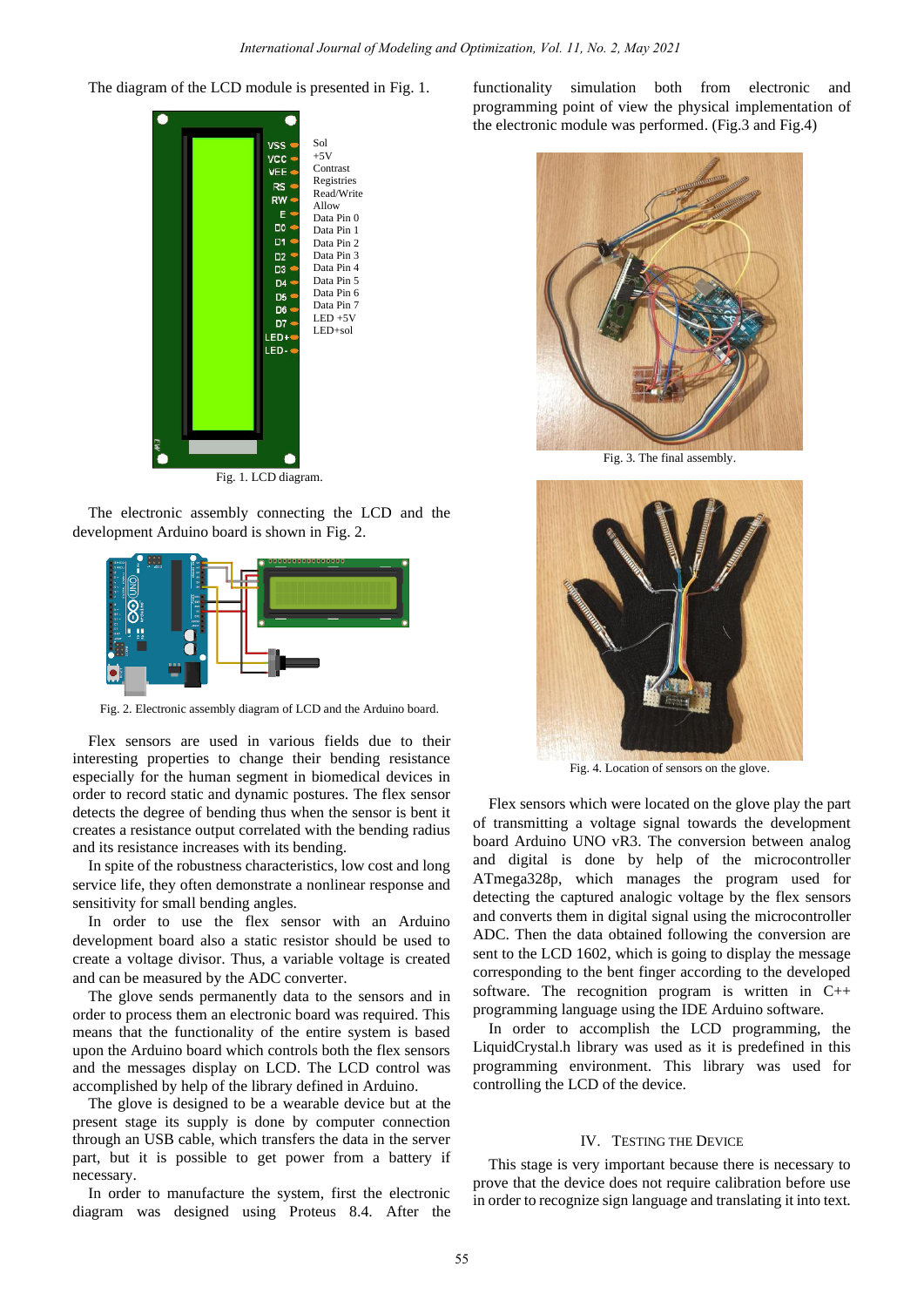The test subjects were asked to wear the glove and reproduce the four signs presented in table I.

| No.<br>sign      | Sign | Message                |
|------------------|------|------------------------|
| $1.$             |      | Yes                    |
| 2.               |      | $\mathbf I$ am thirsty |
| 3.               |      | I am sick              |
| $\overline{4}$ . |      | Thank you              |

TABLE I: EXPLANATIONS OF SIGNS

According to the results obtained following the functionality testing, the proposed signs for demonstrating the system efficacy were recognized and translated into text for all subjects. This proves the fact that the users are not going to be confronted with issues due to the lack of sign knowledge because of avoiding calibration. When the system does not get any action it will display "NIMIC" which is the Romanian word for nothing (Fig. 5).

After analyzing the test results and interviews with the test subjects, the following conclusions were found:



Fig. 5. Display of word "nothing" in Romanian.

The sensory glove does not present wearing difficulties from dimensional point of view, but the size of the glove

effectively used to place the flex sensors is sometimes of essence. This must be chosen according to the hand size, so that the user does not feel any discomfort when using the device. There are also some difficulties due to the cabling system of the flex sensors. But considering the fact that the glove is to be used for a long period for communication, this aspect can be neglected.

- 1) The device is easy to use and this is confirmed by all subjects. The only action is to reproduce the sign corresponding to the required expression, and it will be displayed by the sensory glove LCD.
- 2) The proposed signs were easily reproduced but the subjects stated that it might be difficult to learn many other signs.
- 3) The subjects agreed that the system is suitable to translate sign language.

#### V. CONCLUSIONS

The hardware components that make up the device are small, allowing the system to be transported easily and safely. Also the reduced size of the components of the glove create a high mobility degree so that the device does not present difficulties in wearing. The sensory glove can be worn permanently by the user and used every time it is necessary. The software allows the system to be wearable because if the device is powered by a battery the connection to the computer is no longer necessary and the data resulted after the conversion performed by the Arduino board are not simulated in a program but directly displayed on the LCD. The device requires no calibration before use.

The general aspects that need to be taken into account by the future researches concern the following:

-The material used for manufacturing the glove itself, for the SL recognizing system should not be randomly chosen because the sensors inside the systems are directly placed on the glove material surface. Thus, the material used for the glove should be elastic and comfortable in order to not restrain the user's freedom.

-In order to protect the electronic circuits housings are to be designed so that they provide the required cover. Besides the size of the board used to collect the impulses generated by sensors, as well as the other parts placed on the glove should be small enough to improve the glove aspect, so that it is suitable for everyday wear.

The development of the translation system based on using gloves aims at assisting persons with hearing disabilities in everyday life. As a follow, the device should not be permanently connected to a computer in order to ensure its portability.

Also in order to overcome the limitation brought by the reduced number of expressions and sentences that can be translated by the sensory glove, an accelerometer can be added, so that data can be recorded also from the hand motion, not only from the fingers as in the present system. The number of expression and/or sentences can be easily doubled by including two sensory gloves in the system.

#### ACKNOWLEDGMENT

The authors wish to address thanks to Alexandra Hutini, the student from Transilvania University, Medical Engineering, who helped developing the tests.